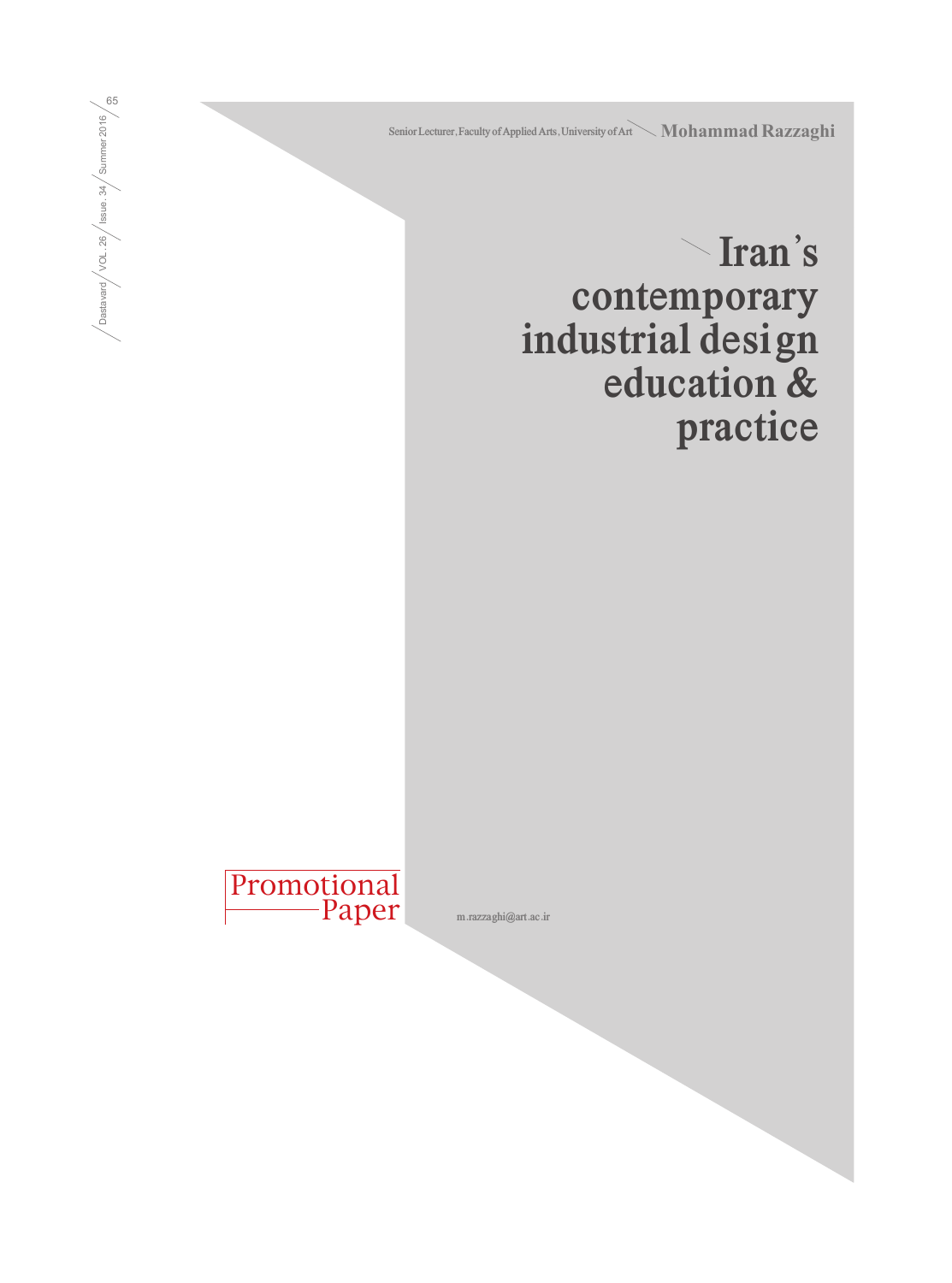## **Introduction to Industrial Design & its process**

Industrial Design (ID) is generally defined as the profes- sional service of creating and developing innovative con- cepts and precise specifications that optimize the function, value and appearance of products. The beauty of design, however, is the fact that it takes form when it crosses different cultures; which makes the design, a total serendipity<sup>1</sup> and remarkable phenomenon. As indicated, products are designed to satisfy sets of different requirements, including users' cultural preferences. To deliver these prefer-<br>ences, design students must develop, through their formal design education, the essential skills so that a conversation with the intended user can be established. Such expertise firstly depends on, a thorough understanding of users' wants and needs and secondly, an appropriate translation of this understanding into desired qualities of products.

As a result, industrial designers should have a good grasp of how design works; i.e., the design process. Industrial design process is the process through which a product or service concept is developed for users' identified needs and wants. Even though there are a number of different industrial design processes, ranging from very personal to organizational; all industrial design processes have stages in common, depicted in the following diagram. This model is called the "Triple Diamond Design Process" and as it consists of 6Ds (Discover, Define, Develop, Deliver, Deploy, and Digest), it is also called 6D Design Process. The first diamond (Discover & Define Stages), where the very core of users' needs and requirements must be thoroughly understood by industrial designers, is of prime importance in many design projects.



Figure 1. The diagram of 6D Industrial Design Process

## **Iran early industrialization**

The first wave of modernization in Iran began in the mid-19th century during the reign of the Qajar ruler Nasser-alern methods in science, technology and education and, therewith his other social, political and economic reforms, founded Dar-al Fonoon (Iran's first modern university) & the Majma'-e Dar-al Sanayeh (the Polytechnic School of Crafts), where well-known artists taught students a number of traditional craft skills and modern techniques of design and making. By 1900, attempts to introduce modern factories in Iran, for manufacturing exportable goods, failed due to Iran's inexperienced workforce and underdeveloped transportation system. However, local craftspersons had the facilities and skills required to produce a wide variety of single-material goods (like cooking pots and braziers, kettles, water decanters, trays, samovars, coffee urns, and also all sorts of furniture such as tables, chairs, beds, etc.) for local consumption and use. Large copper boilers for public bathes were also made by more industrialized workshops. Oil was discovered in 1908, and five years later, the world's largest oil refinery plant was built in Iran, Abadan. The oil revenue boosted the country's economy and provided the required wealth for the industrialization of Iran to begin. The second wave of Iran's industrialization and economic modernization, initiated in the Pahlavi I & II Eras (1925 onward till 1979), numerous factories, like "Iran\_National", "Arj", "Azmayesh", and "Ardel", were established to produce consumer goods (such as matches, sugar, textiles, glass, etc.) and durables like cars, gas-cookers, refrigerators, and fans. Accordingly, a need for industrial designers who were, not only familiar with the industrial processes of manufacturing, but also aware of social and cultural contexts of Iran, was emerged by the nian users. So, the 1st generation of Iranian industrial de-<br>signers.  $(E.g.,: Vazguen$  Minasian Filipos-shortly called "Flipo"-, employed by Arj Factory) were brought into the picture in this era to play their crucial role as the industrial and cultural intermediaries.

Nonetheless, Iranian design has never been a recent or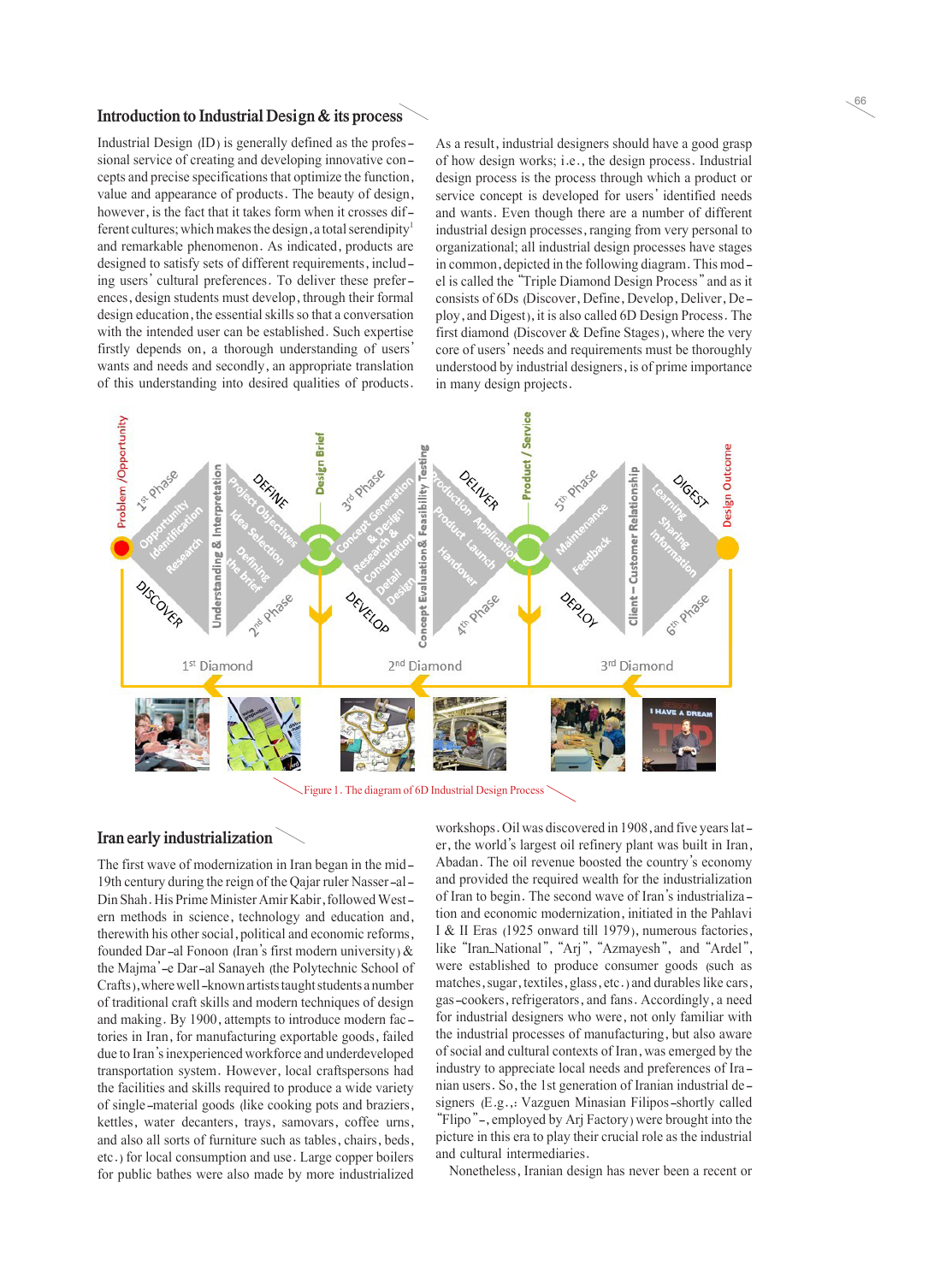modern idea: "Design Thinking", a process shared amongst all kinds of design, has been around in Persia since ancient times. There is a huge number of artistic, industrial and architectural instances of invention and innovation, proving that the Persian (the Iranian) have been using the principles of good design in architecture, musical instruments, landscape, products, clothes, etc.: For instance, "Ba'dgir" (a traditional wind structure used for passive air-conditioning of buildings in deserts), famous Persian/Iranian Gardens (symbolizes the idea of an earthly paradise), Qanat (one of a series of well-like vertical shafts, connected by gently sloping tunnels as a reliable supply of water for human settlements and irrigation in hot, arid, and semi-arid climates) and "Giveh" (a kind of soft, comfortable, durable and hand-woven-top shoe) are just examples of using design thinking and sustainability principles in products and architecture when there has not been any forms of formal design education in ancient times.



Figure 2. "Giveh": a kind of soft, comfortable, durable and hand-woven-top footwear

| #              | Logo                     | <b>Universities</b>                                           | State/Non-state  | Years~    |      |
|----------------|--------------------------|---------------------------------------------------------------|------------------|-----------|------|
|                |                          |                                                               |                  | <b>UG</b> | PG   |
| $\mathbf{1}$   |                          | University of Tehran                                          | State University | 1983      | 1993 |
| 2              | $\overline{\mathscr{L}}$ | University of Art   Tehran                                    | State University | 1986      | 1994 |
| 3              | Docto                    | Alzahra University   Tehran                                   | State University | 1986      | 2010 |
| $\overline{4}$ |                          | Iran University of Science and Technology   Tehran            | State University | 1993      | 2008 |
| 5              |                          | Islamic Azad University   Tehran                              | Non-state        | 1993      | 1995 |
| 6              | ◎                        | Tabriz Islamic Art University                                 | State University | 1999      | 2005 |
| $\overline{7}$ |                          | Islamic Azad University   Mashahd                             | Non-state        | 2005      |      |
| 8              |                          | Amirkabir University of Technology   Tehran                   | State University |           | 2007 |
| $\overline{9}$ |                          | Isfahan University of Art                                     | State University | 2007      |      |
| 10             | $\frac{1}{2}$            | Kish-island International Campus (KIC), University of Tehran  | Non-state        | 2007      | 2007 |
| 11             |                          | Semnan University                                             | State University | 2009      |      |
| 12             | بمذبيب                   | Bu-Ali Sina University   Hamedan                              | State University | 2014      |      |
| 13             |                          | Farabi International Campus (FIC), University of Art   Tehran | Non-state        | 2014      | 2014 |

 $\sim$  Table 1. Iranian universities that offer Industrial Design programs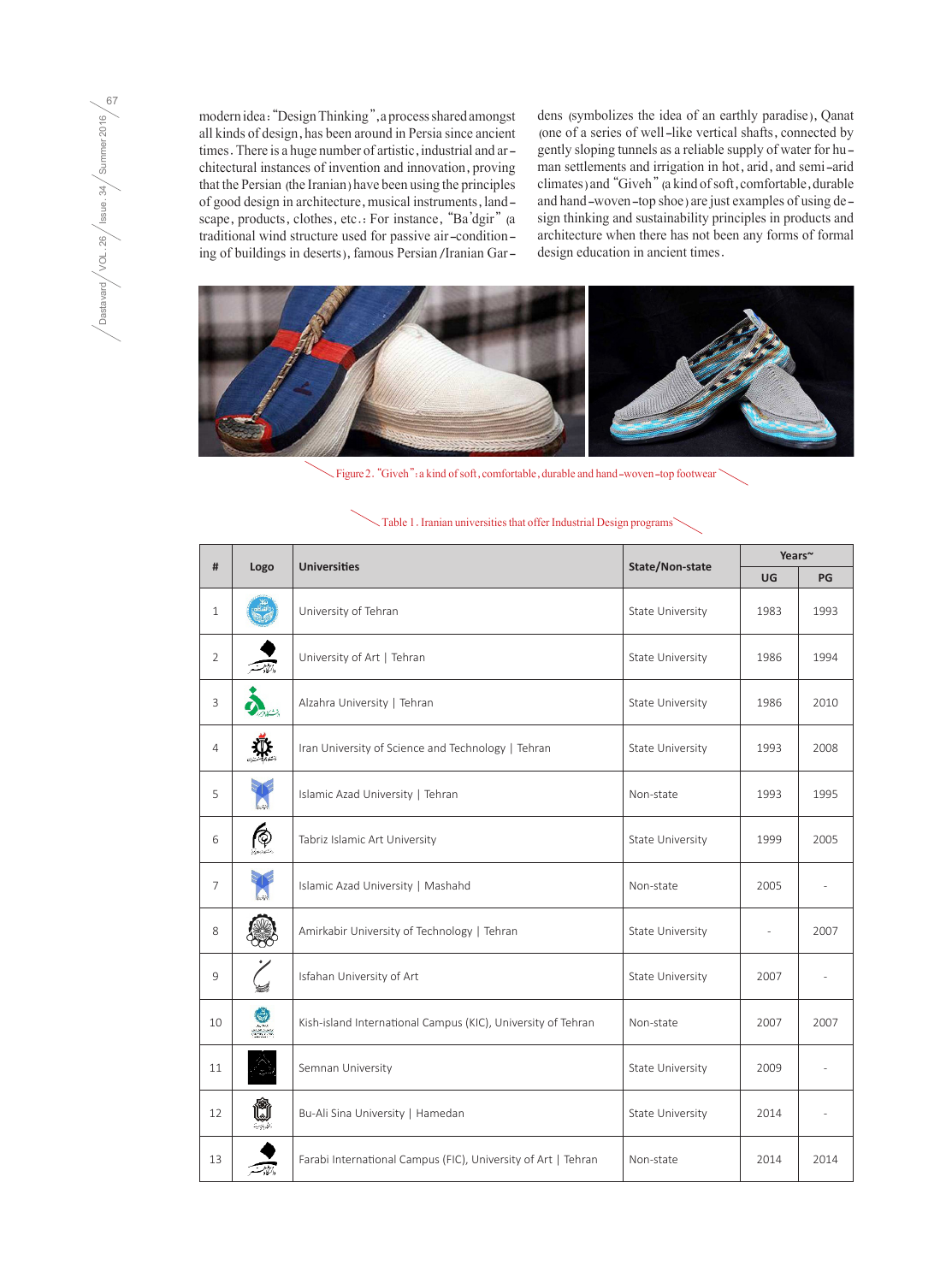## **Industrial Design Education**

The emergence of the academic education of industrial design in Iran is almost recent and followed by the growth of industrialization and economic modernization. The academic education of design was initially started at the Uni-<br>versity of Tehran, Faculty of Fine Arts, in 1969 and just some years later, design program was established at the Faculty of Decorative Arts; the present University of Art. However, the education of industrial design, as a distinctive division of design, was started at the Faculty of Fine Arts in 1983 and later in 1986, at the University of Art. Since then, many other state and non-state universities started to offer industrial design program at both undergraduate and postgraduate levels, including: Alzahra University, Iran University of Science and Technology (IUST), Islamic Azad<br>University, Tabriz Islamic Art University, Amirkabir University of Technology (AUT), Isfahan University of Art, Kish-island International Campus (KIC), Semnan University, Bu-Ali Sina University, and Farabi International Campus (FIC). Table 1 presents the universities at which industrial design program is being offered. Collectively, around 13 state and non-state uversities offer the program.

The curriculum of industrial design has been issued by the Iranian Ministry of Science, Research and Technology (MSRT) and all educational institutions must abide by the curriculum. As a result, the industrial design education in Iran is harmoniously centralized and nationalized by the MSRT. The Bachelor of Industrial Design program in Iran is a 4-years fulltime degree in which 135 Units of Credit (UoC) must be successfully passed. Students are selected sults from a nation-wide test, called "Concour"; a post-di-<br>ploma nationwide entrance examination held annually by the Iranian National Organization for Educational Testing (NOET). Industrial design students are selected in a two-<br>stage, semi-focused examination: at the first stage, candidates' general competences are measured. Those accepted from the first round, will be advised to sit for the second test; where, their professional merits (design skills) go under careful scrutiny. Due to the high demand of industrial design as a university program, there formed a number of private schools (E.g. 3rd Design Academy) offering skills and pieces of knowledge for competitors. These private academies offer subjects related to design skills necessary for succeeding in the national test. Courses include: Hybrid sketching, Ergonomics, Materials and Manufacturing methods and even Specialized English. Scientific Olympiads have been annually held by NOET and by 2016, 20 National Scientific Olympiads in varied fields for Iranian students were held. Industrial Design Olympiad, however was introduced in 2006 for the very first time. Industrial Design Junior students and those who take part in the Master of ID Entrance Test are eligible to sit for the ID National Olympiad Test. Among all benefits and paybacks, the gold winners are eligible to enter any Master's program under the category they took part in without taking the compulsory entrance test and to do their obligatory military service between 3 to 10 months where the standard service usually takes 2 years to be completed.

The structure of the ID curriculum consists of six major subject areas as follows:

1. Design Communication (30 UoC which accounts for

22% of the degree requirements with subjects such as: mockups, rendering, photography, sculpture, sketching, technical drafting, computer aided design)

2. Design Studio & Design Studies (46 UoC which accounts for 33% of the degree requirements with subjects such as: visual arts, form & space, design fundamentals, design history, design process, packaging, ergonomics, environmental design, design works evaluation, design for today & future, furniture design, bionic design, Is- lamic design)

3. Science, Technology & Engineering (27 UoC which accounts for 19% of the degree requirements with subjects such as: applied math, geometry, physics, materials & manufacturing methods, technical basics, electricity, machine details, hydraulics & pneumatics)

4. Business (5 UoC which accounts for 4% of the degree requirements with subjects such as: industrial sociology, production management)

5. General Education (20 UoC which accounts for 14% of the degree requirements with subjects such as: Persian, English, Islamic education/ literature/ morals/ history, physical education)

6. Dissertation + Industry Internship (11 UoC which finally accounts for 8% of the education undergraduate industrial design students receive during their course of

Universities are not the only places that the educa-<br>tional materials for industrial designers are produced.<br>Iran's industrial design also receives supports from multiple sources including ID journals, portals, associations, events, awards, ID Weeks, Jam, talks, competitions and also the private sector: there are two major Industrial Design specialized journals in Iran: Dastavard and 4BAQ. Dastavard is the name of the first Iranian industrial design student magazine, being published since 1990 at the University of Art. The name refers to something which can be created by hand that designers are very good at, implying freehand sketching or making physical models. The other seasonal industrial design magazine is "4BAQ", being published since 2009. 4BAQ imaginatively alludes to four seasonal gardens of design. Research papers, pertaining to all aspects of art and design are usually submitted to research journals such as "Name-ye-Honar" (Letter of Art), "Honarha-ye-Ziba" (Fine Arts journal), GJSET (Global Journal of Science, Engineering and Technology), and "Art of Packaging". There are also a number of Iranian ID portals, claimed to provide the latest and the most relevant information in Persian to Iranian industrial designers. "ID Reporter" & "ID News" are two Tehran-based sharing platforms, respectively established in 2010 & 2007. They not only circulate information to a wider community of Iranian industrial designers, but also they have instigated numerous initiatives such as "Design Workshops", "Clean Earth Online Workshop", "Tehran Service Jam" and also "Tehran Sustainability Jam". The Iranian Industrial Designers Association (IIDA) was once founded back in 1992 to promote the practice and education of industrial design in Iran, but shortly after, was left unattended by its original founders. Since then, no national professional ID association is established. During the first National Service Design Conference in Iran in 2015, it is announced that the Iranian Association of Service Designers (IASD) will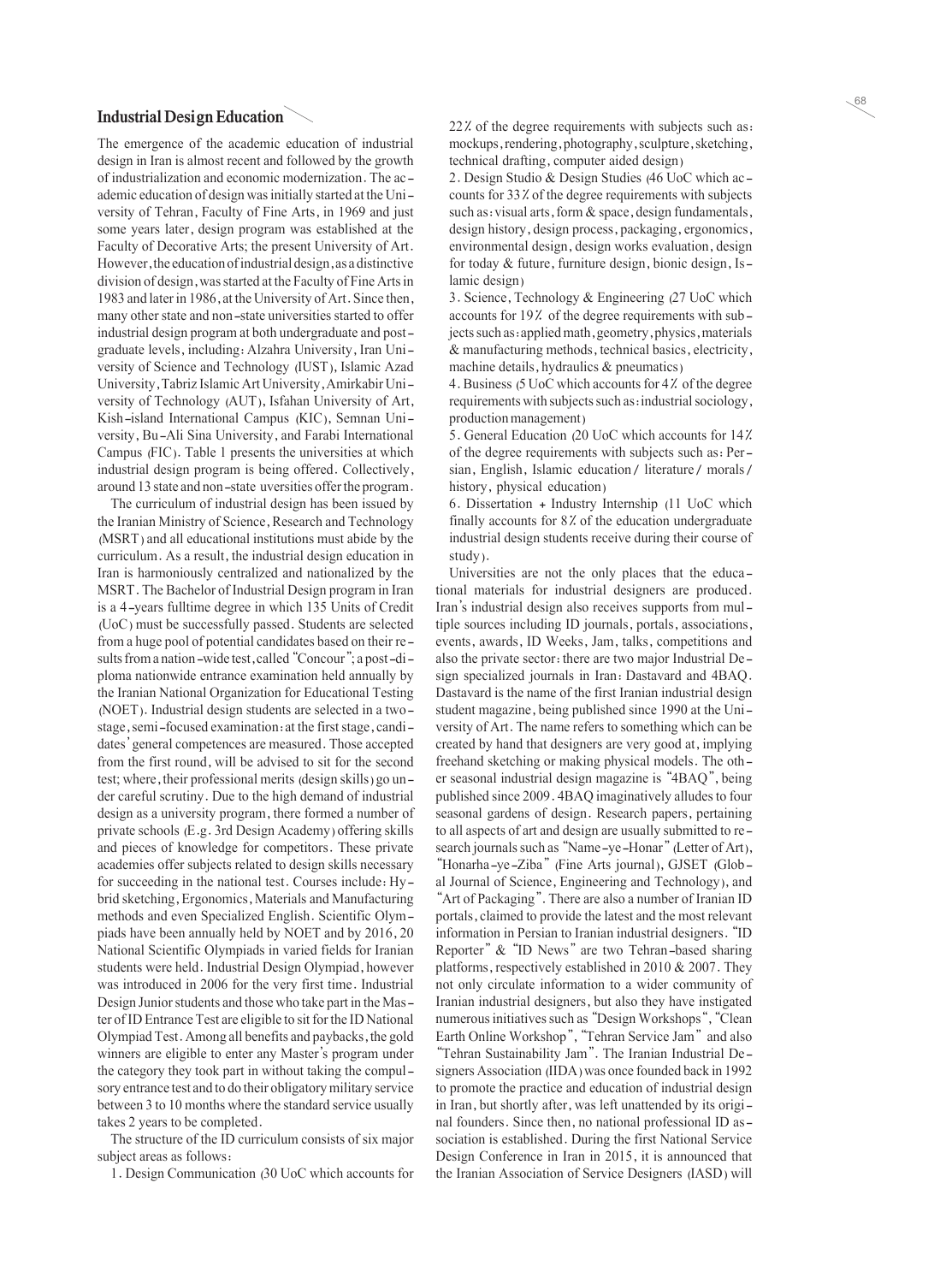be established. Iran's ID Lecturers Society (IDLS) was established in 2016 to promote ID academic community through addressing issues and fostering the benefits of all ID lecturers across the nation. Furthermore, almost all universities that offer ID program, have their own student association. In Iran, a student association, usually affiliated with the university's Deputy of Cultural Affairs, is run by a group of students who enrolled at the program. The student association is missioned to play an important role in the university life by bringing together like-minded students to engage in activities the society seeks to promote. The University of Art's ID Students Scientific Association (UAIDSSA) & the University of Tehran's ID Students Scientific Association (UTIDSSA) are amongst most active student societies in Iran.

There has been a number of well-established ID events in Iran: "ID Specialized Talk Series", is amongst the oldest, held on a regular basis by the Department of Industrial Design, University of Art; "ID GAP" held every now and then by the School of Industrial Design, Faculty of Urban Planning & Architecture, Iran's University of Science & Technology. Here, "GAP" is not referred as an English term, it is; however, a Persian word; meaning "chat", "conversation", or "dialogue" as the series provide a podium for putting subject matters on the table unrestricted. In March 2013, the University of Art held the longest yet notable ID event in Iran ever: the 1st Tehran Design Week (TDW). TDW was a week-long event, comprising of workshops, Design fair & show, Shops, Talks and Pechakucha sessions. Pechakucha, a Japanese term, equal to English chit-chat, is a presentation style in which 20 slides are shown for 20 seconds each (400 seconds in total). With this format of presentation, multiple speakers are able to present yet have to keep their talks concise and fastpaced. Iranian industrial designers have constantly tried to follow and adapt state-of-the-art technologies, methods, knowledge, information and approaches in their practice to the extent possible.



Figure 3. The 1st Tehran Design Week, Closing Ceremony, University of Art, March 2013

Tehran Sustainability Jam 2014 is part of the Global ested parties around the globe come together online, bringing their instruments, skills, and open mind so as to start jamming around a theme. Participants' ideas are bounced off other people in the Global Jam, and feedback will be circulating by originators of ideas. Together, something is built that none of jammers could have built alone. At the same time, new ideas are learnt and shared.





Figure 5. 1st DesignCamp Award Poster, 2011

Design competitions appeal to many young industrial design students, simply because they are officially recognized and can receive awards as well as socializing during the events, while putting all their trainings, talents and skills to the test. Many ID competitions have been held by